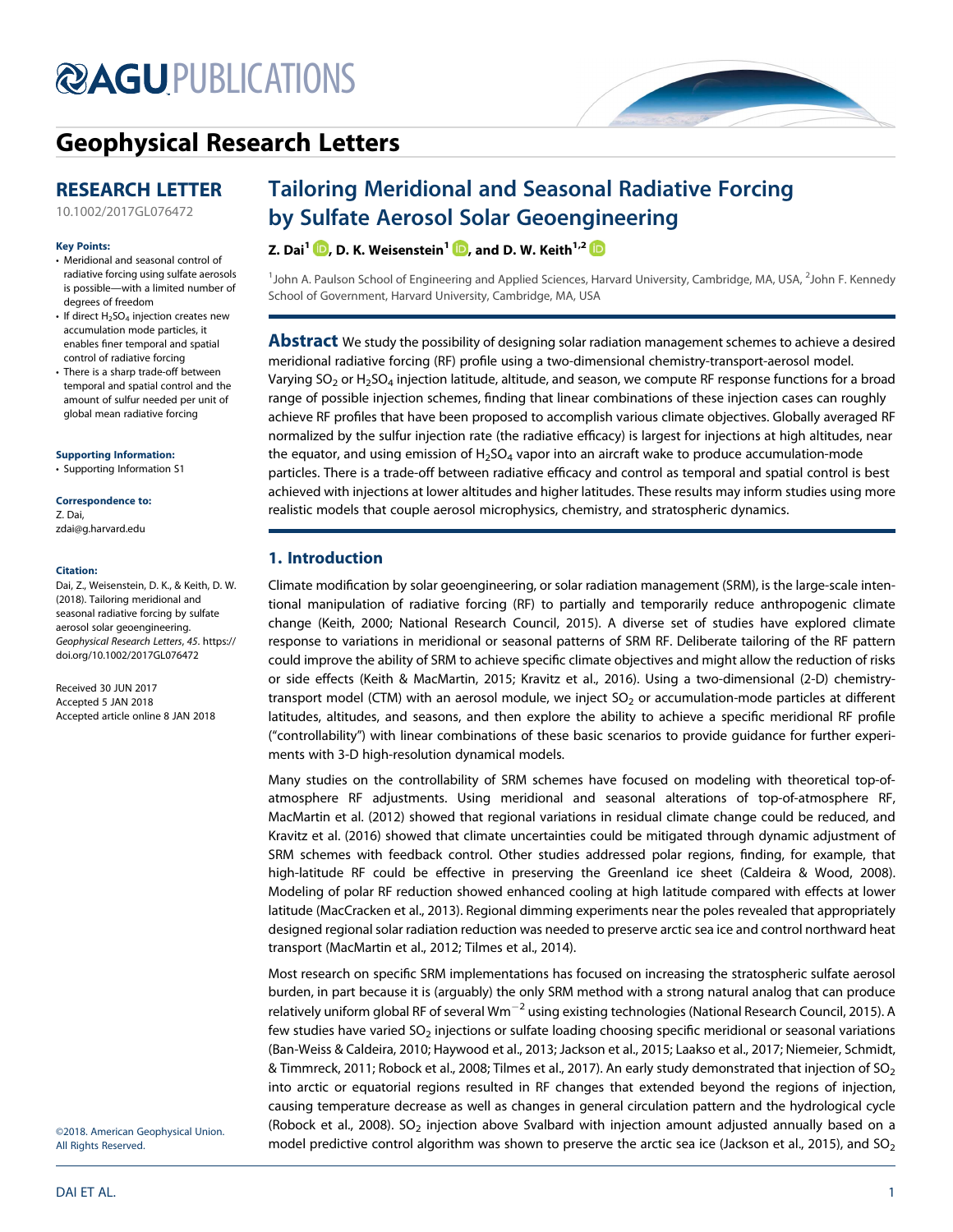injection into the stratosphere of either the entire northern or southern hemisphere was shown to cause different impacts on Sahel vegetation (Haywood et al., 2013). Other studies explored global impacts, finding, for example, that specified poleward-peaked aerosol loading was necessary to achieve a climate more similar to the preindustrial one (Ban-Weiss & Caldeira, 2010). Exploration of  $SO<sub>2</sub>$  injections into various meridional, zonal, and altitudinal bands found that RF efficacy (RF per unit injection rate) could be increased by decreasing injection rate, limiting the zonal and meridional extents of the injection band, and increasing the injection altitude (Heckendorn et al., 2009; Niemeier & Timmreck, 2015), but these studies did not try to achieve specific control of RF spatial profiles consistent with those used in studies described in the preceding paragraph. Recent WACCM studies did address this issue, albeit with injections at a limited number of locations (Kravitz et al., 2017; MacMartin et al., 2017; Tilmes et al., 2017).

The uncertainty in predicting RF for a given  $SO<sub>2</sub>$  injection scenario is highlighted by results from the Geoengineering Model Intercomparison Project (GeoMIP). Kashimura et al. (2017) found substantial intermodel disagreement when they examined results from the GeoMIP G4 simulations, which specify a 5 Mt yr<sup>-1</sup>  $SO<sub>2</sub>$  injection, finding that the globally and temporally averaged forcing varied widely from about  $-3.6$  to  $-1.6$  Wm<sup>-2</sup> for the six models studied. Large intermodel disagreement in aerosol optical depth also existed due to differences in model transport and different aerosol size distributions (Pitari et al., 2014). It is possible that intramodel disagreement would be reduced using state-of-the-art 3-D high-resolution dynamical models. Such models are, however, computationally expensive, so that it is not practical to simulate the wide range of injection scenarios relevant to assessing the controllability of RF.

The injection of  $H_2SO_4$  vapor into an aircraft wake was proposed by Pierce et al. (2010) to avoid inefficiently large particles produced by  $SO_2$  injection. Pierce et al. used a plume model to account for the rapid nucleation and coagulation of aerosol particles in an expanding aircraft plume, finding that this method could keep the global aerosol size distribution closer to optimal, reducing the flux of sulfur required for a given RF and producing a more linear response of RF to injection flux. English et al. (2012) modeled injection of  $H_2SO_4$  evenly mixed over a GCM grid box and found no benefit over SO<sub>2</sub> injection, a result that does not contradict Pierce et al. (2010) because the production of new appropriately sized accumulation-mode particles depends on the rapid formation of new aerosols in the high-concentration conditions of an expanding plume. Benduhn et al. (2016) modeled possible stratospheric aircraft injection conditions and confirmed that conditions used by Pierce et al. (2010) could produce a radiatively effective aerosol size distribution. Yet no studies have tested the Pierce et al.  $H_2SO_4$  scheme in a GCM. For convenience, we will hereafter refer to injection of accumulation-mode particles that might be produced by injecting  $H_2SO_4$  into an aircraft wake simply as "accumulation mode sulfate  $(AM-H<sub>2</sub>SO<sub>4</sub>)$ " injection.

The controllability of SRM RF using injections of either  $SO_2$  or AM-H<sub>2</sub>SO<sub>4</sub> is therefore a vital but inadequately understood link between studies of the climate's response to specified changes in RF and understanding of stratospheric aerosol evolution based on observations and models. Despite the importance of this link, there are no systematic parametric studies of the controllability of RF using sulfate aerosol including in the recent Whole Atmosphere Community Climate Model (WACCM) study (Tilmes et al., 2017). We suspect that this is, in part, because GCMs with comprehensive treatments of aerosols and chemistry are computationally expensive.

We choose to use a 2-D CTM with treatment of sulfate chemistry and aerosol microphysics. Its computational efficiency allows us to systematically explore the injection parameter space, mapping the model response function in latitudinal, altitudinal, and seasonal dimensions. Our intent is to (a) provide a first systematic estimate of the controllability of RF through SO<sub>2</sub> injections, (b) explore AM-H<sub>2</sub>SO<sub>4</sub> injection to avoid the approximate 30 day chemical conversion time of  $SO_2$  into  $H_2SO_4$  to achieve finer temporal and spatial control in RF management, and (c) provide guidance for future modeling efforts using 3-D high-resolution dynamical models. Our goal is not to prescribe the "right" answer but to provide guidance to future 3-D numerical experiments.

The range of desirable RF objectives could include achieving globally uniform RF, balancing hemispherical RF to minimize movement of the Intertropical Convergence Zone (ITCZ) and adjust the precipitation centroid, creating more RF reductions around the polar or tropical regions, and creating peak RF during polar summers to maximize the ice-albedo response and preserve sea ice with minimal total RF (Kravitz et al., 2016). Our goal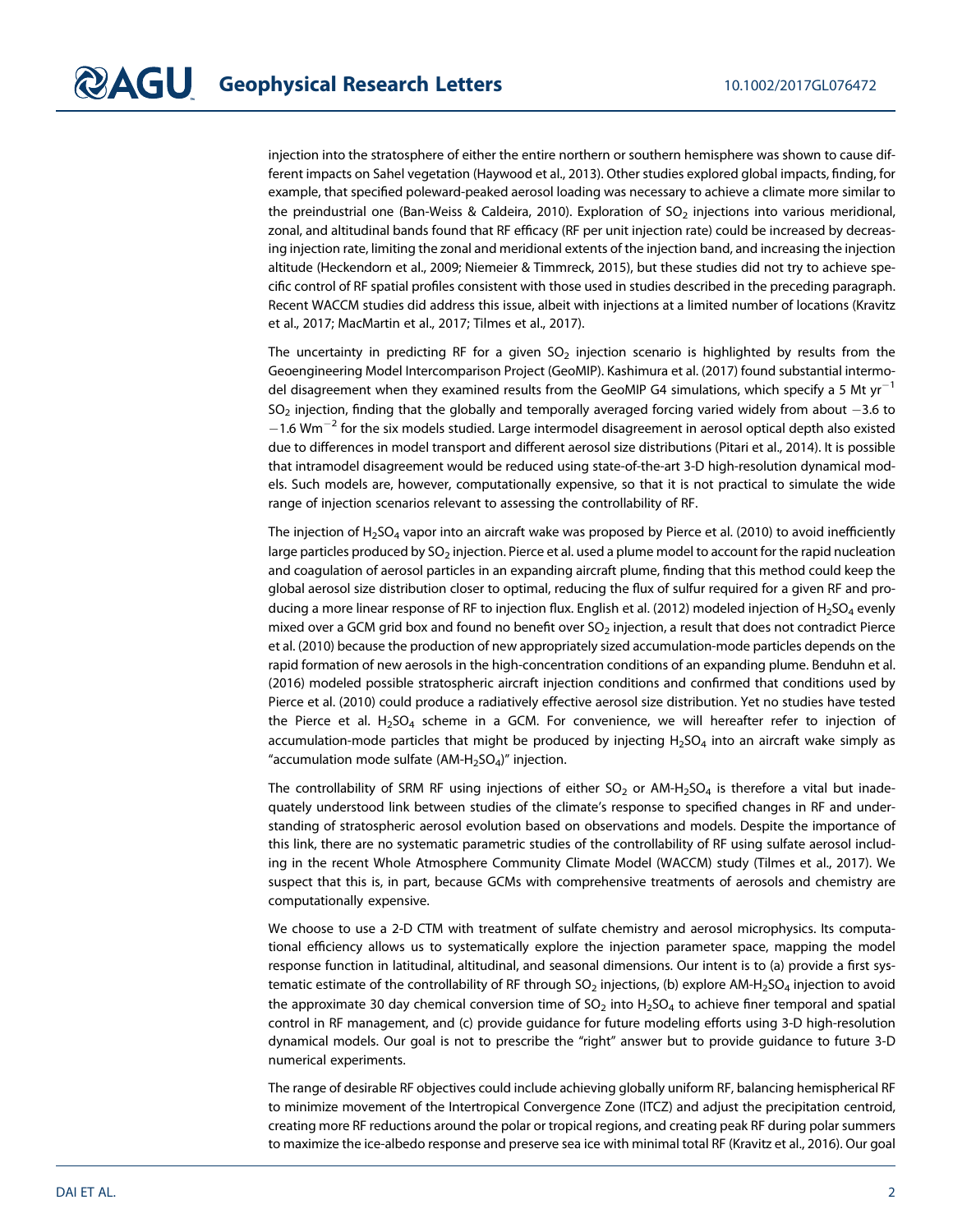is not to address the appropriate goal of RF manipulation, but rather to understand the feasibility and limits to RF control.

# 2. Methods

We use the Atmospheric and Environmental Research (AER) 2-D CTM (Weisenstein et al., 1997, 2004, 2007) simplified to include only chemistries that contribute to sulfate formation, employing  $O<sub>3</sub>$  and OH concentrations from previous model calculations. The model uses a sectional representation of the sulfate particle size distribution, with 40 logarithmically-spaced bins from 0.4 nm to 3.2 μm. Microphysical processes including homogeneous nucleation, coagulation, and condensation/evaporation are included in the model, as well as sedimentation and wet deposition. The model has a global domain with 19 latitudinal and 51 altitudinal bins ranging from pole to pole and from the surface to 60 km, with resolution of ~9.5° latitude and ~1.2 km in the vertical. The transport and temperature fields (Fleming et al., 1999) are prescribed based on a climatology from 1978 to 2004 and employ a monthly varying temperature distribution to account for differences from the zonal and monthly means.

We simulate continuous and spatially homogeneous injections of  $SO_2$  or AM-H<sub>2</sub>SO<sub>4</sub> in each of the 19 latitudinal bins and 4 vertical layers (10–14 km, 14–17.5 km, 17.5–21 km, and 21–24 km). Only bins completely above the tropopause were chosen (62 total injection cases modeled). The injection flux varied with latitude to achieve a constant flux per unit surface area equivalent to 1 Mt-S yr $^{-1}$ /4 $\pi$ R $_{\rm earth}^2$ , chosen so that coagulation rates would not depend strongly on latitude. Injections into single latitudinal bands were less than 0.1 Mt-S yr $^{-1}$  in all cases to study the response at the limit of reduced nonlinearity. We then explored linearity with a set of simulation at the highest and lowest altitudes with higher injection rates (1, 2.5, 5, and 10 Mt-S yr $^{-1}$ ) at the equator, 66°N and 66°S. The AM-H<sub>2</sub>SO<sub>4</sub> injection methodology follows that in Pierce et al. (2010). Sulfur was injected as hydrated sulfate particles with a dry mode radius of 0.095 μm and lognormal distribution width  $\sigma$  = 1.5 (the result of plume processing of H<sub>2</sub>SO<sub>4</sub> gas following injection by aircraft). The model was run for about 10 years in each case to closely approximate steady state.

Instantaneous radiative forcing at the top of atmosphere was computed using Mie theory and published refractive index data for 1,400 spectral channels with the method of Charlson et al. (1991). The diurnal solar illumination geometry for each model time step and latitudinal bin are used with monthly zonal observations of surface albedo, all-sky albedo, and cloud fraction (Doelling, 2017) to calculate the hemispherically integrated reflected radiation.

# 3. Results

### 3.1. RF Distribution

Figure 1 summarizes the annually averaged RF efficacy for each  $SO<sub>2</sub>$  injection altitude. Injections at higher altitudes result in higher steady state RF. This is mainly due to longer stratospheric residence time of aerosols before they reach the troposphere where removal by cloud scavenging and wet deposition become efficient. The distribution of RF is similar for all injection altitudes, with the highest RF values near the injection latitude for injections near the equator (~±15°), whereas the RF peaks shift poleward relative to injection latitude for extratropical injections. The peaks in the tropics are caused by injections into the upward branch of the Brewer-Dobson circulation and by weak meridional transport caused by the tropical pipe isolation (Plumb, 1996). The poleward shift of RF peaks for midlatitude injection results from poleward Brewer-Dobson transport combined with delay between  $SO<sub>2</sub>$  injection and aerosol formation. This shift is complicated for injection at higher latitudes because of low solar insolation closer to the pole. RF efficacies for injections in the southern hemisphere are lower than those in the northern hemisphere due to a stronger polar vortex that enhances downwelling deposition. Injecting AM-H<sub>2</sub>SO<sub>4</sub> results in similar RF distribution patterns (see Figure S1 in the supporting information). However, higher RF values are obtained with the same sulfur injection rate due to the smaller aerosol size distribution and slower sedimentation speed of aerosols produced from  $AM-H<sub>2</sub>SO<sub>4</sub>$  injection. In addition, RF peaks occur much closer to their latitudes of injection because there is no delay in forming aerosol and show deviations mostly because of the latitudinally varying solar insolation. These differences are consistent with the results in Pierce et al. (2010) and English et al. (2012).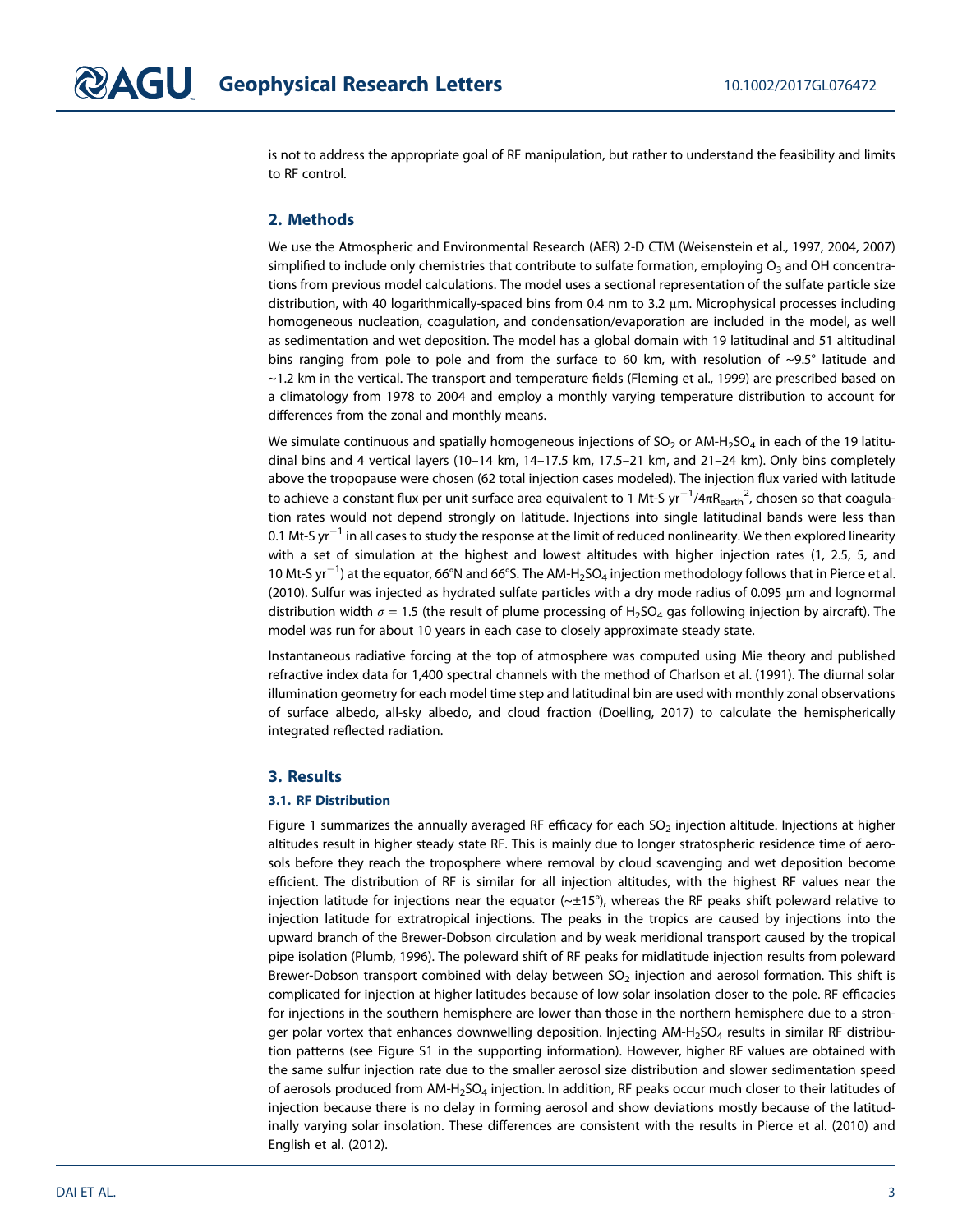

Figure 1. Annually averaged RF efficacies for SO<sub>2</sub> injections at various latitudes as a function of latitude. For every injection latitude on the ordinate, the RF efficacies at corresponding latitudes on the abscissa are represented on the contour plot. Text on each plot represents the injection height. RF values were normalized by injection rates. The dashed black lines on each subplot are added to guide the eye in locating RF peak latitude relative to  $SO_2$  injection latitude. (a and b) Latitudinal bands below the tropopause where no modeling of injection was performed are shown in white.



Figure 2. Globally averaged (a) RF efficacies and (b) RF resulting from  $SO_2$  (black) and AM-H<sub>2</sub>SO<sub>4</sub> (red) injections. Text represents altitudinal band of injection. The interpolation lines are broken for injections at 10–14 km and 14–17.5 km because no simulations are performed for these low latitude cases.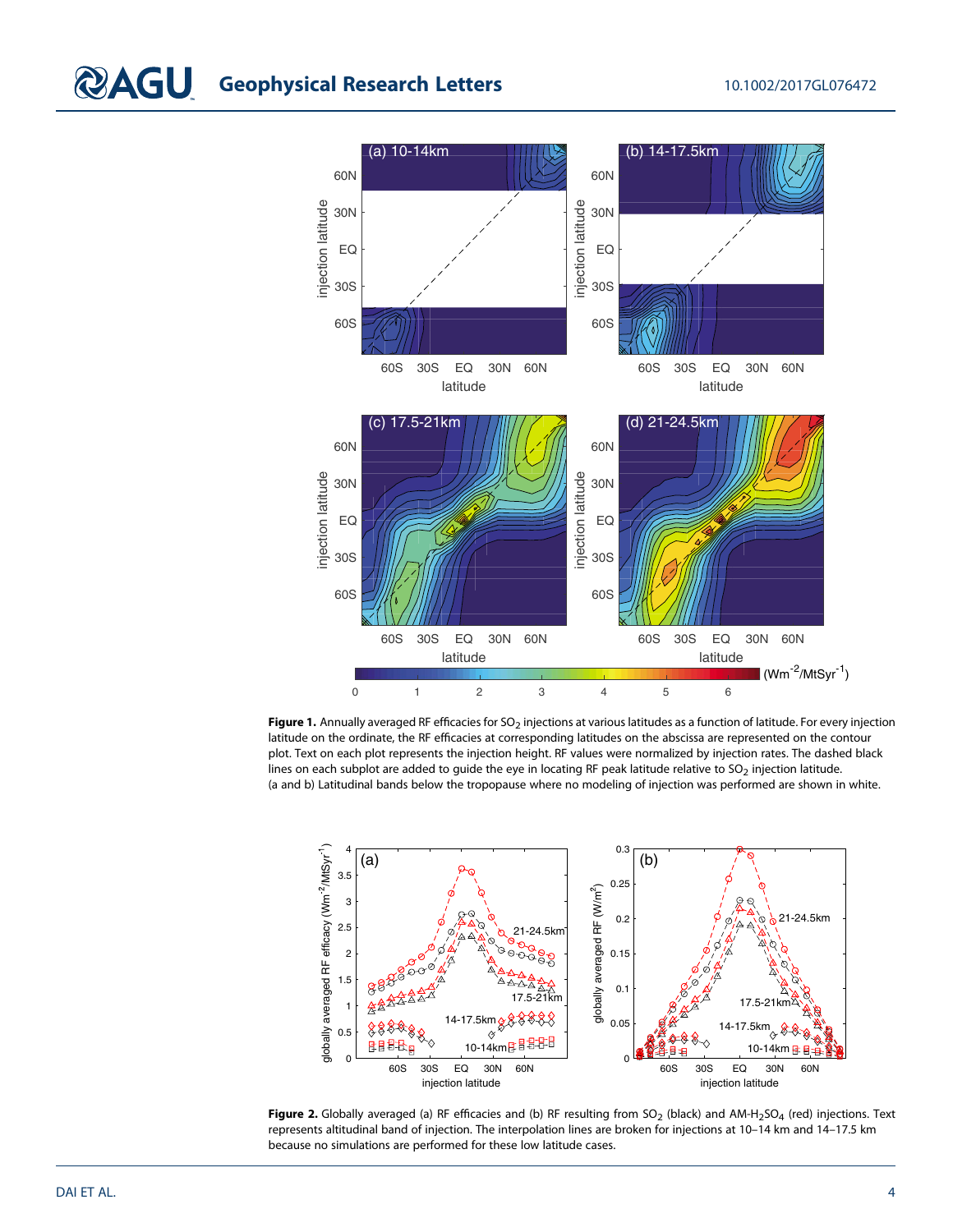

Figure 3. RF distribution from seasonal injections (30 days per year) at the latitudinal band centered at 66.3°N with an injection rate of 0.0028 Mt-S yr<sup>-1</sup>. Text represents altitudinal band and month of the injection. The black boxes mark the time and latitude of injection.

Globally and annually averaged RF efficacy and corresponding calculated RF are shown in Figure 2. Injections at higher altitudes and tropical latitudes produce the highest RF efficacy. AM-H<sub>2</sub>SO<sub>4</sub> injections result in greater RF efficacy than  $SO<sub>2</sub>$  injections. Microphysical evolution influenced by aerosol injection strategy and injection location affects RF efficacies. Sulfate aerosols that are 0.3 μm in radius scatter more effectively than ones in the nucleation mode or larger than 0.5 μm (Dykema et al., 2016). Due to the inefficient meridional transport, particles are more confined in the tropical region, giving them time to grow by coagulation and condensation to sizes that scatter light more efficiently for SO<sub>2</sub> injections. Injection of SO<sub>2</sub> is more likely to produce both particles too small (by nucleation) and too large (by coagulation and condensation onto background particles) for efficient scattering, while injection of AM-H<sub>2</sub>SO<sub>4</sub>, which we model as injection of particles with mode radius 0.095 μm, produces more particles near 0.3 μm (see Pierce et al., 2010, Figure 3).

It should be emphasized that the RF efficacies in this section were derived from small RF values (Figure 2b) as we are interested in first-order responses at small injection rates. These values would decrease significantly at high injections rates. For example, equatorial 5 Mt-S yr $^{-1}$  SO $_2$  injection at 21–24.5 km results in 0.72 Wm $^{-2}\prime$ Mt-S yr $^{-1}$ , roughly 20% of the radiative efficacy shown in Figure 2a. Such efficacies are comparable to recent WACCM results (Kravitz et al., 2017), and within the range of GCM results in literature (Pitari et al., 2014). Section 3.3 includes more discussion of expected nonlinearity.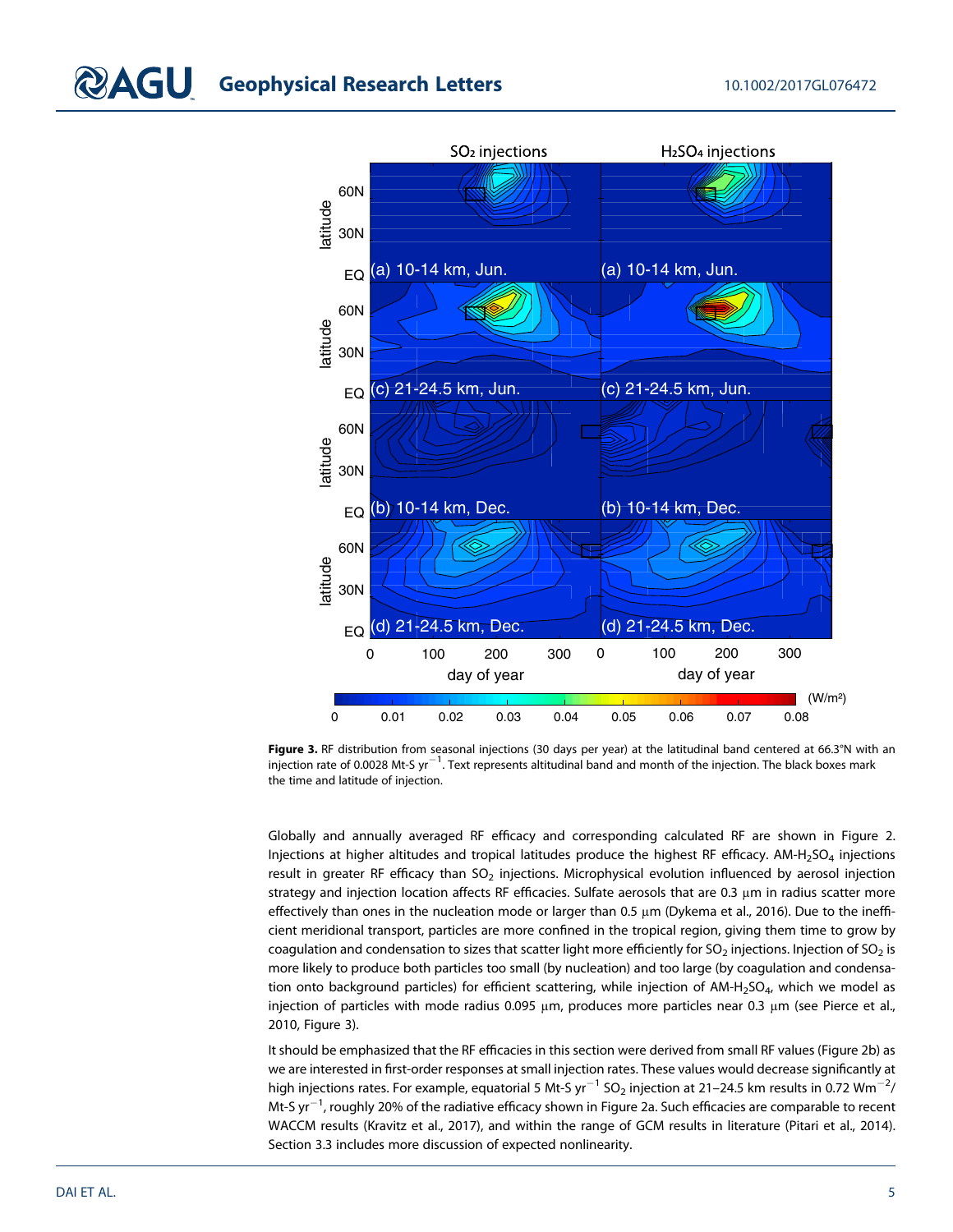

Figure 4. (a-i) Results from singular value decomposition of the RF efficacy matrix showing the first five singular vectors for results from  $SO_2$  injections. Figures 4a, 4c, 4e, 4g, and 4i are the corresponding singular values. The nth singular value corresponds to  $n - 1$  latitudinal nodes on the nth left singular vector.

### 3.2. Results From Seasonal Injections

We explore temporal control using a few idealized seasonal injection experiments. One motivating scenario is the possibility of concentrating the SRM perturbation during polar summer to preserve the arctic sea ice while minimizing the global perturbation (MacCracken et al., 2013; MacMartin et al., 2012).

Figure 3 illustrates results from injection scenarios at 66.3°N and two different altitudes for 1 month per year, in June or December. Higher injection altitude produces higher RF for both  $SO_2$  and AM-H<sub>2</sub>SO<sub>4</sub> due to longer aerosol residence time while also allowing the plume more time to spread, resulting in a less spatially and temporally confined distribution.  $SO_2$  injections in winter produce peak RF distributions in spring due to minimal SO<sub>2</sub> oxidation and low solar insolation in the polar winter. In contrast with AM-H<sub>2</sub>SO<sub>4</sub> injections, the differences between seasonal and spatial oxidation rates play little role in plume formation. Therefore, RF peaks occur closer to the point of injection both spatially and temporally except when the solar insolation is low (polar winter). Thus, better temporal and spatial control is achieved.

## 3.3. Fitting of Injections to Achieve Specified RF Profiles

We explore the possibility of generating specified RF profiles with linear combinations of injection cases. We use a least-square fitting process constraining injection rates to be positive. The model results act as an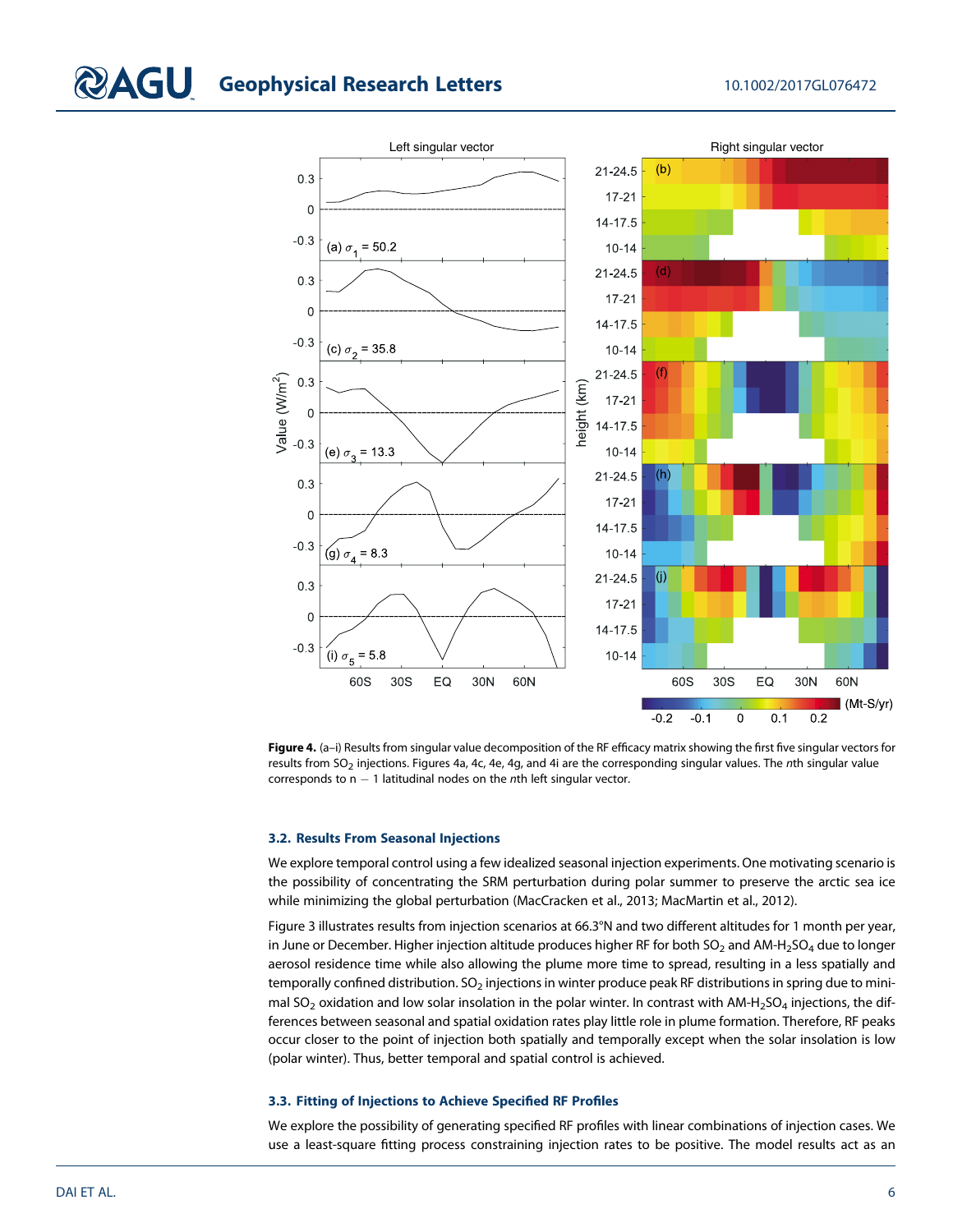

Figure 5. (a-i) Least square fitting results for various possibly desirable global RF profiles that achieve globally averaged RF of 1.5 W/m<sup>2</sup>. The dashed lines represent the desired profiles, and the solid lines represent the best fit by scaling RF distribution results from injections with  $SO_2$  at a single latitudinal and altitudinal band. The subplots in the second column (Figures 5b, 5d, 5f, 5h, and 5j) represent injection rates (in Mt-S yr<sup>-1</sup>) for injections at a latitudinal and altitudinal band to achieve the best fit RF distribution. Bands where no modeling was performed are represented by white squares. Total injection rates to achieve the profiles in Figures 5a, 5c, 5e, 5g, and 5i are 1.51, 1.37, 1.65, 1.93, and 1.08 Mt-S  $yr^{-1}$ . .

operator that maps from linear combination coefficients to RF profiles. After diagonalization through singular value decomposition (SVD), this operator can be expressed as

$$
O = \sum_{j} |j, U\rangle \sigma_j \langle j, V|
$$
 (1)

where O is a matrix whose column vectors are annually averaged RF efficacies at the 19 latitudinal bands used in the model. It maps from the "injection rate space" (V) to the "zonally averaged RF value space" (U). (Note that left singular vectors were not weighted by zonal areas, as we did not want to discount the importance of achieving polar RF targets.)  $\langle j, V|$  and  $|j, U\rangle$  are singular vectors in the respective spaces, and  $\sigma_i$  is the corresponding singular value.  $|j, U\rangle\langle j, V|$  then represents a rank-one approximation of O, whose weight scales with  $\sigma_j.$   $|j,U\rangle$  and  $\frac{1}{\sigma_j}|j,V\rangle$  are the associated RF pattern and the injection rates needed from individual cases to achieve this pattern. Since  $\langle j, V |$  and  $| j, U \rangle$  are unit vectors, large  $\sigma_i$  represents high root-mean-square (RMS) efficacy (RMS RF/RMS injection rates) in achieving  $|j, U\rangle$ . The SVD results for SO<sub>2</sub> injection are shown in Figure 4. The AM-H<sub>2</sub>SO<sub>4</sub> injection cases show similar patterns (see Figure S2). The first singular vector  $|1, U\rangle$ (Figure 4a) shows an upward trend to the north, consistent with our discussion of the north/south comparison in section 3.1. The second singular value is relatively large, signifying relative ease of generating hemispherical contrasts, while higher singular values are substantially smaller, signifying the difficulty of generating higher order variations such as polar peak and equatorial minima or the converse.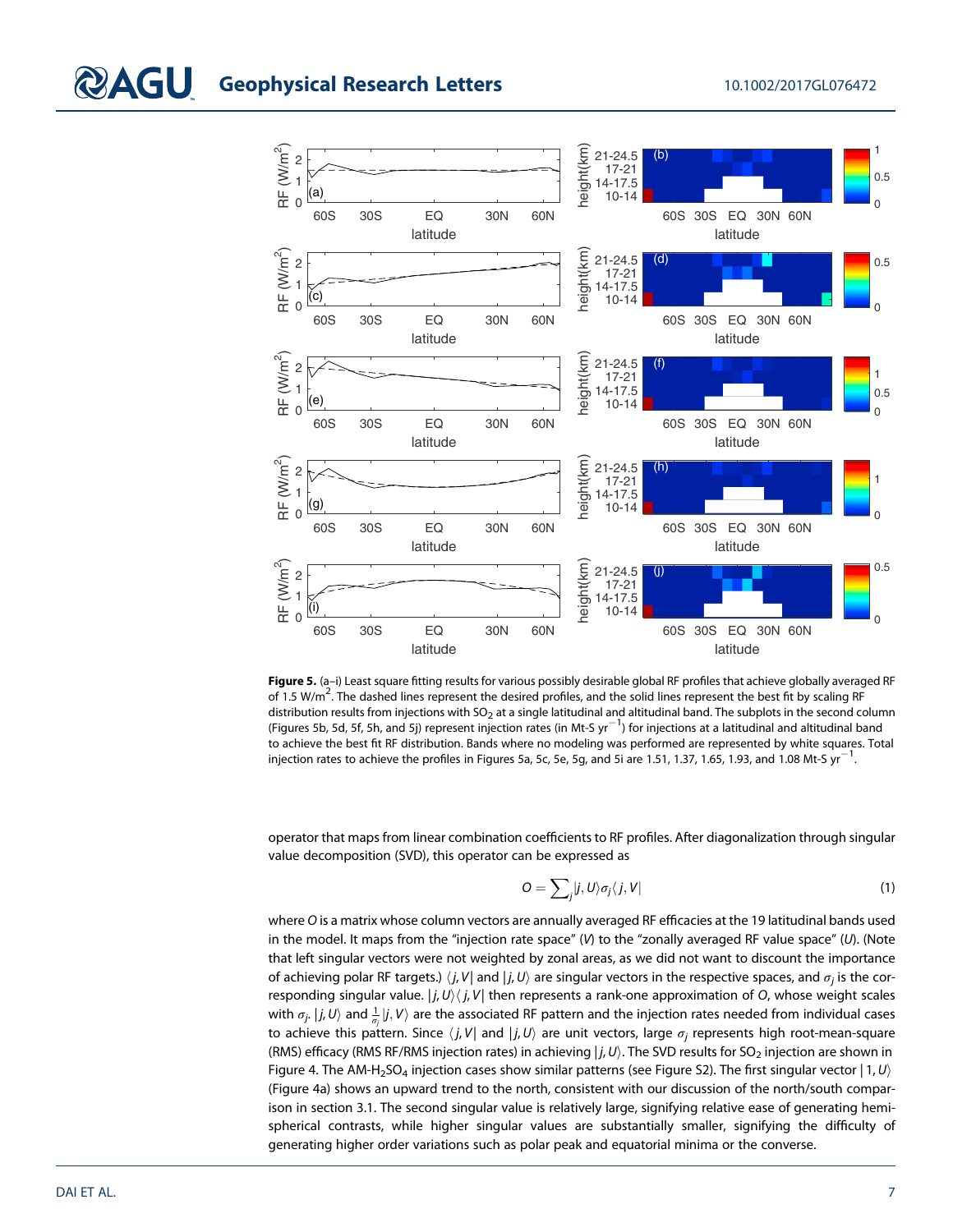We tested linearity by comparing direct calculations with predicted distributions assuming linear additivity of RF (see Figure S3). The RF response to both  $SO_2$  and AM-H<sub>2</sub>SO<sub>4</sub> injection is more linear for injections at high latitude and low altitude due to the shorter sulfur lifetime here compared to tropical and high altitude injections, which minimizes coagulation into large particles that have lower radiative efficacy and faster sedimentation rate.  $AM-H<sub>2</sub>SO<sub>4</sub>$  injection results in better linearity in general. This effect is especially apparent comparing the equatorial high-altitude injection cases (Figure S3b). The low RF efficacies for injections below the tropopause (Figure S3a) also highlight the drawbacks of tropospheric injection schemes that might achieve precise spatial control (Bernstein et al., 2013). The RFs from  $SO<sub>2</sub>$  injections at several different locations are close to the linear combination of the individual RFs (Figures S3c and S3d).

Our study shows that injection schemes can be linearly combined to achieve a specific RF objective especially for small magnitude injections outside of the equatorial region consistent with results from MacMartin et al. (2017). This complements previous studies that assessed tuning of prescribed RF profiles to achieve specific climate objectives (Kravitz et al., 2016; Kravitz et al., 2017; MacMartin et al., 2012), suggesting that RF adjustments required in such tuning can indeed be achieved with sulfur injections.

Figure 5 shows results from least-square fitting to desirable profiles commonly mentioned in literature using SO<sub>2</sub> injections (Ban-Weiss & Caldeira, 2010; Kravitz et al., 2016; Kravitz et al., 2017; MacMartin et al., 2012). We achieved reasonable fits to target profiles. Fits using AM-H<sub>2</sub>SO<sub>4</sub> injection show similar patterns (see Figure S4). These results are consistent with the SVD analysis, as prominent features from the first and second singular vectors can be seen in all fitting results. Due to low solar insolation in polar regions, large injection rates are required to achieve target RF at the poles. If latitudinal-dependent RF (including polar RF) targets are not essential, errors in the least-square fitting can be weighted by area at each latitudinal bin. Results with this weighting are shown in Figures S5 and S6.

These results are first-order approximations without correction for deviations from linearity. However, since injection rates required are generally low (<0.2 Mt-S yr<sup>-1</sup>) except at the poles, we expect small deviations from the profiles except in polar regions. They provide strong evidence regarding the relative difficulty of achieving various profiles and a starting point for studies using more computationally expensive models.

# 4. Discussion and Conclusions

The challenge of adjusting  $SO_2$  injection to achieve some climate objective is being tackled by a group using the WACCM high-resolution GCM with a modal aerosol scheme combined with dynamic adjustment of  $SO<sub>2</sub>$ injection to demonstrate that feedback can improve control of surface temperature (Kravitz et al., 2017). This result is a major step forward but would be computational challenging for broad parametric explorations such as in this paper.

We suspect that it may be more effective to separate feedback control of RF and climate because they operate on very different timescales. Control of SRM might be approached by adjusting aerosol injection using observations and feedback to "close the loop" and produce an actual aerosol RF distribution that is close to some target (MacMartin et al., 2014). Rather than using surface temperature as a feedback objective as in the WACCM studies, a target RF distribution could be the feedback objective, with that RF target then adjusted much more slowly based on climate response or other factors.

Here we take a complementary approach to systematically explore the RF response to injection of both  $SO_2$ and AM-H<sub>2</sub>SO<sub>4</sub> as a function of latitude, altitude, and season. Unlike the WACCM effort, we use a sectional aerosol scheme for accurate simulation of the evolution of aerosol size distributions. We also explore the use of  $AM-H<sub>2</sub>SO<sub>4</sub>$  injection to improve the control of particle size. Our 2-D CTM cannot capture dynamical feedback to radiative forcing or zonal variability. However, calibration results suggest that the AER 2-D model provides accurate representation of the response to volcanic injections. Therefore, it is appropriate for a parametric exploration of injection schemes.

Our results demonstrate a clear trade-off between spatial control and RF efficacy. As injection altitudes move from stratosphere to troposphere, spatial control at small scales may be possible but at the cost of extremely low efficacy (Bernstein et al., 2013). This trade-off has important consequences for human health and the environment, as sulfate aerosols in the boundary layer pose acute health risks and acidic precipitation causes environmental harm. In considering the consequences of low-altitude injections, we note that in 2010,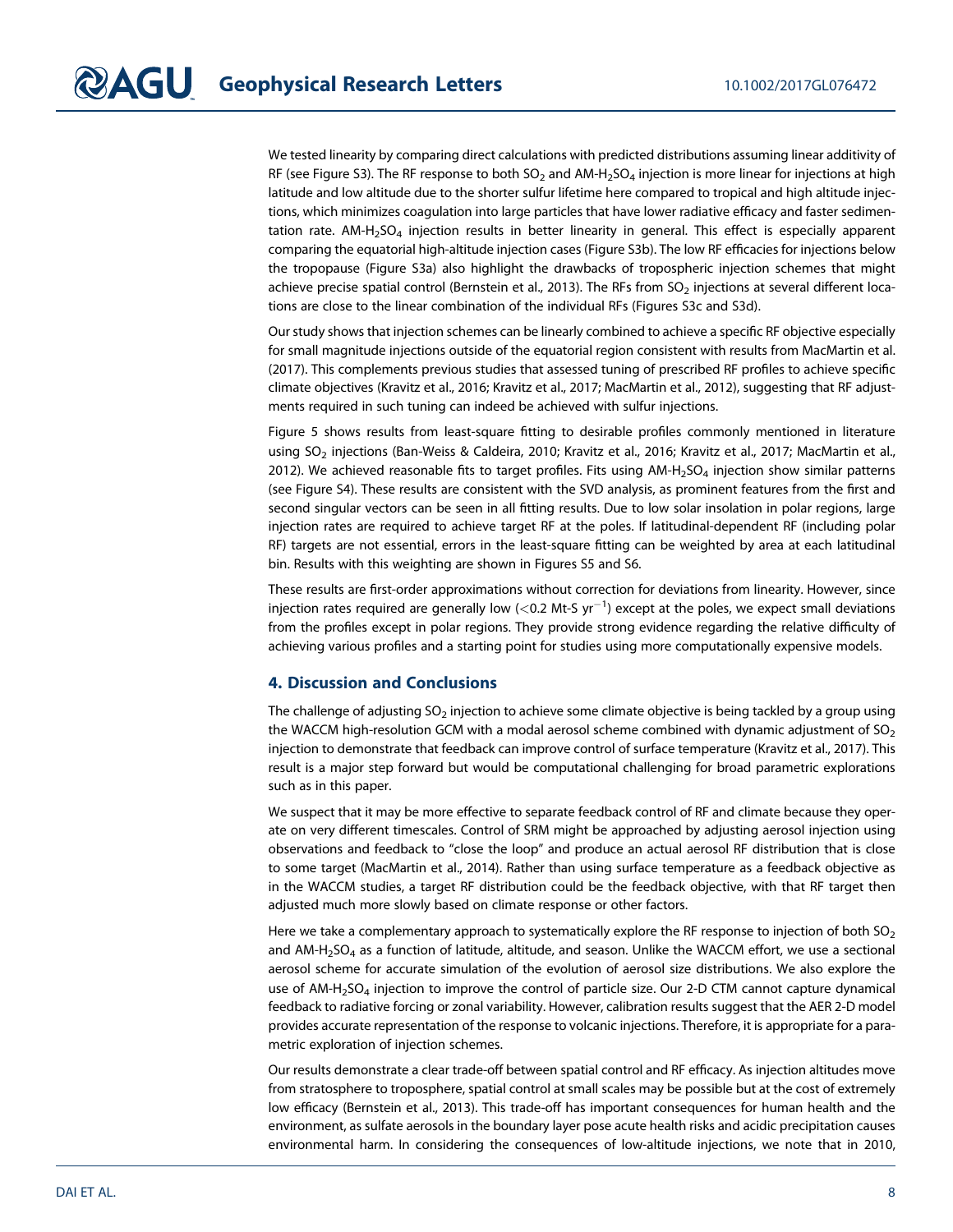emission of 50 Mt-S  $yr^{-1}$  was likely responsible for more than a million premature deaths per year (Cohen et al., 2017; Crippa et al., 2016).

This study is among the first to show the potential of achieving desirable RF profiles including an equatorial minimum and linear meridional gradients of either sign. These results are particularly relevant as an equatorial minimum is useful in offsetting the tendency to overcool the equator, which is a common feature of the response to uniform RF (Govindasamy & Caldeira, 2000; Irvine et al., 2016), and the linear gradient is useful in balancing hemispheric forcing to maintain the location of the ITCZ (Kravitz et al., 2016). Our optimization failed to produce a strong equatorial maximum in RF, but this scenario has less practical relevance. We find that linear combinations of injection cases at different latitudes provide a good estimate of the imperfectly linear RF response. Results from  $AM-H<sub>2</sub>SO<sub>4</sub>$  injections show better linearity when scaling up injection rates than those from  $SO<sub>2</sub>$  injections. These results provide a clear basis for experiments with 3-D GCMs and more realistic injection schemes to quantify the possibility of achieving specific RF profiles using feedback control while minimizing environmental side effects of sulfur injection.

#### Acknowledgments

Funding for this study was provided by a grant from the Fund for Innovative Climate and Energy Research (FICER). We would like to thank Sebastian Eastham and Douglas MacMartin for insightful suggestions on the study design. We would also like to thank John Dykema for providing us the radiative transfer code to calculate AOD and RF. Data generated in the preparation of this work are publicly available on Harvard Dataverse ([https://dataverse.harvard.edu/data](https://dataverse.harvard.edu/dataverse/zdaiGRL2017)[verse/zdaiGRL2017,](https://dataverse.harvard.edu/dataverse/zdaiGRL2017) doi:10.7910/DVN/ E5MWKU). The authors have no competing financial interest.

## **References**

- Ban-Weiss, G. A., & Caldeira, K. (2010). Geoengineering as an optimization problem. Environmental Research Letters, 5(3), 34009. [https://doi.](https://doi.org/10.1088/1748-9326/5/3/034009) [org/10.1088/1748-9326/5/3/034009](https://doi.org/10.1088/1748-9326/5/3/034009)
- Benduhn, F., Schallock, J., & Lawrence, M. G. (2016). Early growth dynamical implications for the steerability of stratospheric solar radiation management via sulfur aerosol particles. Geophysical Research Letters, 43, 9956–9963.<https://doi.org/10.1002/2016GL070701>
- Bernstein, D. N., Neelin, J. D., Li, Q. B., & Chen, D. (2013). Could aerosol emissions be used for regional heat wave mitigation? Atmospheric Chemistry and Physics, 13(13), 6373–6390.<https://doi.org/10.5194/acp-13-6373-2013>
- Caldeira, K., & Wood, L. (2008). Global and Arctic climate engineering: Numerical model studies. Philosophical Transactions of the Royal Society A - Mathematical Physical and Engineering Sciences, 366(1882), 4039–4056.<https://doi.org/10.1098/rsta.2008.0132>
- Charlson, R. J., Langner, J., Rodhe, H., Leovy, C. B., & Warren, S. G. (1991). Perturbation of the northern hemisphere radiative balance by backscattering from anthropogenic sulfate aerosols\*. Tellus A, 43AB, 152–163.<https://doi.org/10.3402/tellusa.v43i4.11944>
- Cohen, A. J., Brauer, M., Burnett, R., Anderson, H. R., Frostad, J., Estep, K., … Forouzanfar, M. H. (2017). Estimates and 25-year trends of the global burden of disease attributable to ambient air pollution: An analysis of data from the Global Burden of Diseases Study 2015. Lancet, 389(10082), 1907–1918. [https://doi.org/10.1016/S0140-6736\(17\)30505-6](https://doi.org/10.1016/S0140-6736(17)30505-6)
- Crippa, M., Janssens-Maenhout, G., Dentener, F., Guizzardi, D., Sindelarova, K., Muntean, M., … Granier, C. (2016). Forty years of improvements in European air quality: Regional policy-industry interactions with global impacts. Atmospheric Chemistry and Physics, 16(6), 3825–3841. <https://doi.org/10.5194/acp-16-3825-2016>
- Doelling, D. (2017). CERES SYN1DEG-MONTH HDF4 file Edition 4A [Data set]. NASA Langley Atmospheric Science Data Center DAAC. Retrieved from [https://doi.org/10.5067/terra+aqua/ceres/syn1degmonth\\_l3.004a](https://doi.org/10.5067/terra+aqua/ceres/syn1degmonth_l3.004a)
- Dykema, J. A., Keith, D. W., & Keutsch, F. N. (2016). Improved aerosol radiative properties as a foundation for solar geoengineering risk assessment. Geophysical Research Letters, 43, 7758–7766.<https://doi.org/10.1002/2016GL069258>
- English, J. M., Toon, O. B., & Mills, M. J. (2012). Microphysical simulations of sulfur burdens from stratospheric sulfur geoengineering. Atmospheric Chemistry and Physics, 12(10), 4775–4793.<https://doi.org/10.5194/acp-12-4775-2012>
- Fleming, E. L., Jackman, C. H., Stolarski, R. S., & Considine, D. B. (1999). Simulation of stratospheric tracers using an improved empirically based two-dimensional model transport formulation. Journal of Geophysical Research, 104(D19), 23,911–23,934. [https://doi.org/10.1029/](https://doi.org/10.1029/1999JD900332) [1999JD900332](https://doi.org/10.1029/1999JD900332)
- Govindasamy, B., & Caldeira, K. (2000). Geoengineering Earth's radiation balance to mitigate CO<sub>2</sub>-induced climate change. Geophysical Research Letters, 27(14), 2141–2144.<https://doi.org/10.1029/1999GL006086>
- Haywood, J. M., Jones, A., Bellouin, N., & Stephenson, D. (2013). Asymmetric forcing from stratospheric aerosols impacts Sahelian rainfall. Nature Climate Change, 3(7), 660–665.<https://doi.org/10.1038/nclimate1857>
- Heckendorn, P., Weisenstein, D., Fueglistaler, S., Luo, B. P., Rozanov, E., Schraner, M., … Peter, T. (2009). The impact of geoengineering aerosols on stratospheric temperature and ozone. Environmental Research Letters, 4(4), 45108. [https://doi.org/10.1088/1748-9326/4/4/](https://doi.org/10.1088/1748-9326/4/4/045108) [045108](https://doi.org/10.1088/1748-9326/4/4/045108)
- Irvine, P. J., Kravitz, B., Lawrence, M. G., & Muri, H. (2016). An overview of the Earth system science of solar geoengineering. Wiley Interdisciplinary Reviews: Climate Change, 7(6), 815–833.<https://doi.org/10.1002/wcc.423>

Jackson, L. S., Crook, J. A., Jarvis, A., Leedal, D., Ridgwell, A., Vaughan, N., & Forster, P. M. (2015). Assessing the controllability of Arctic sea ice extent by sulfate aerosol geoengineering. Geophysical Research Letters, 42, 1223–1231.<https://doi.org/10.1002/2014GL062240>

- Kashimura, H., Abe, M., Watanabe, S., Sekiya, T., Ji, D., Moore, J. C., … Kravitz, B. (2017). Shortwave radiative forcing, rapid adjustment, and feedback to the surface by sulfate geoengineering: Analysis of the Geoengineering Model Intercomparison Project G4 scenario. Atmospheric Chemistry and Physics, 17(5), 3339–3356.<https://doi.org/10.5194/acp-17-3339-2017>
- Keith, D. W. (2000). Geoengineering the climate: History and prospects. Annual Review of Energy and the Environment, 25(1), 245-284. [https://](https://doi.org/10.1146/annurev.energy.25.1.245) [doi.org/10.1146/annurev.energy.25.1.245](https://doi.org/10.1146/annurev.energy.25.1.245)
- Keith, D. W., & MacMartin, D. G. (2015). A temporary, moderate and responsive scenario for solar geoengineering. Nature Climate Change, 5(3), 201–206.<https://doi.org/10.1038/nclimate2493>
- Kravitz, B., MacMartin, D. G., Mills, M. J., Richter, J. H., Tilmes, S., Lamarque, J.-F., … Vitt, F. (2017). First simulations of designing stratospheric sulfate aerosol geoengineering to meet multiple simultaneous climate objectives. Journal of Geophysical Research: Atmospheres, 122, 12,616–12,634.<https://doi.org/10.1002/2017JD026874>
- Kravitz, B., Macmartin, D. G., Wang, H., & Rasch, P. J. (2016). Geoengineering as a design problem. Earth System Dynamics, 7(2), 469-497. <https://doi.org/10.5194/esd-7-469-2016>
- Laakso, A., Korhonen, H., Romakkaniemi, S., & Kokkola, H. (2017). Radiative and climate effects of stratospheric sulfur geoengineering using seasonally varying injection areas. Atmospheric Chemistry and Physics, 17(11), 6957–6974.<https://doi.org/10.5194/acp-17-6957-2017>